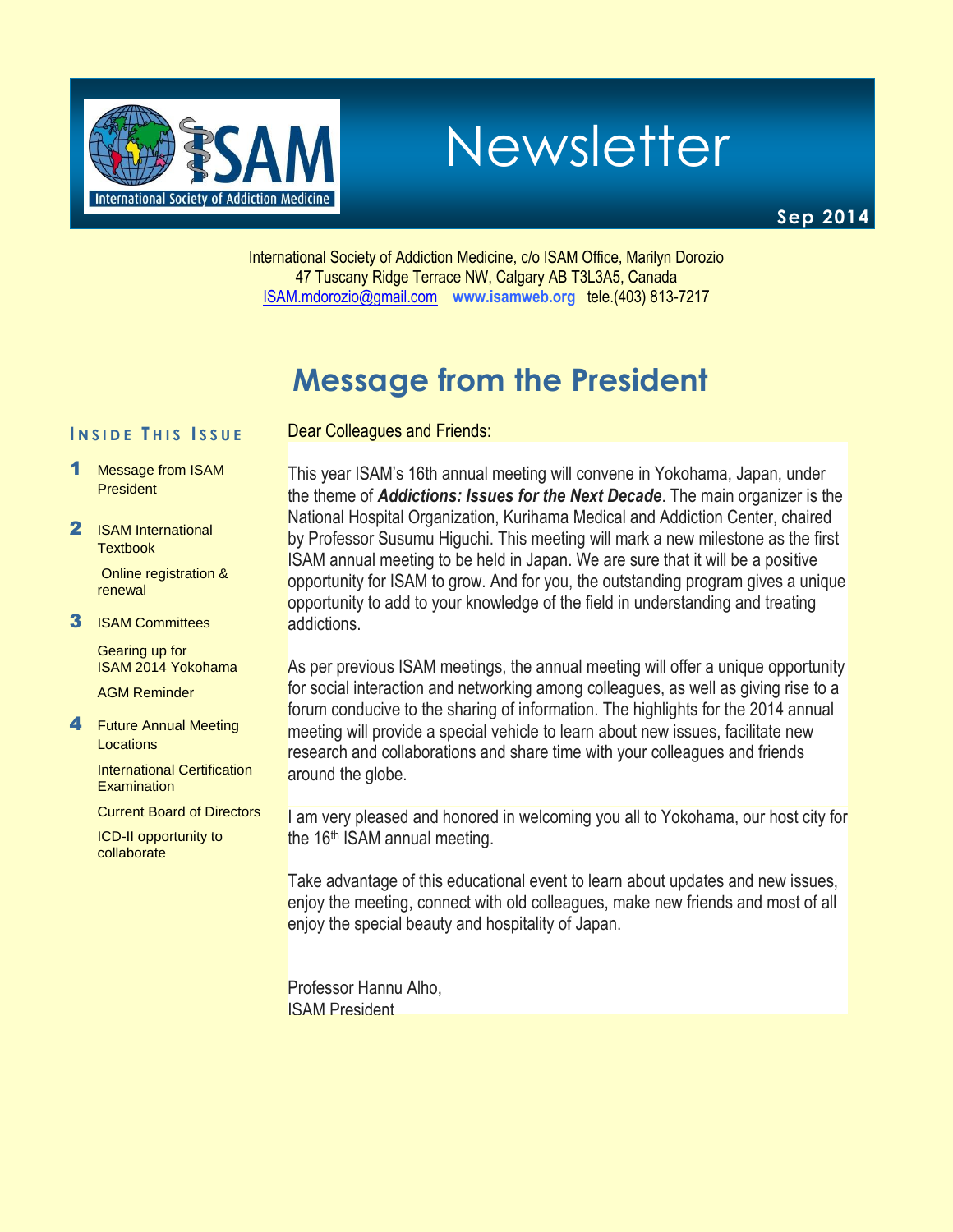## **ISAM TEXTBOOK READY TO LAUNCH!**

NADY EL-GUEBALY<br>GIUSEPPE CARRÁ<br>MARC GALANTER<br>*EDITORS* 

Textbook of Addiction Treatment: International Perspectives Volume 1 **O**TSAM SpringerReference

We are excited to announce imminent launch of *the Textbook of Addiction Treatment: International Perspectives* (A Springer Reference). The 4-tome textbook will be available at a discount rate to ISAM and ISAM affiliate society members. A notice will be sent out to members and there will be a link on the webpages for ordering with the discount.

Editors: N. el-Guebaly, University of Calgary, Calgary, Canada; M. Galanter, New York University, New York, USA; G. Carrà, University College London, London, United Kingdom

Presenting a world view of the spectrum of addictions-related problems across different cultures, this reference volume highlights the main differences and similarities between clinical practices in the field of Addiction Medicine based on neurobiological similarities as well as epidemiological and socio-cultural differences.

Addiction is an increasingly recognized major global public health issue. A growing number of medical specialties, psychological and social science training programs, and professional associations are incorporating addiction as part of their training and continuing education curricula across a broad array of cultures. The need for an International Textbook in this expanding field has therefore become evident.

This Textbook, which collates the experience and wisdom of some 260 leaders in the field, from 30 countries, is promoted by the International Society of Addiction Medicine (ISAM), founded in 1999, which has as its principal mission the education of practitioners in Addiction Medicine and their trainees worldwide (website: [www.isamweb.org\)](http://www.isamweb.org/).

This unique book offers:

- An international perspective with broad authorship for an increasingly recognized major public health issue
- A reference text for the medical specialties as well as psychology, nursing, and social sciences worldwide
- A compendium of the core knowledge required from a standard practitioner in Addiction Medicine worldwide
- A reference book for the ISAM certification

#### **CONTENTS: 150 Chapters in 12 Sections**

**Basic Sciences and Clinical Foundations -** *Heinz, A. (Germany); el-Guebaly, N. (Canada)* **Screening and Early Interventions -** *Saunders, J. (Australia); Latt, N. (Australia)* **Drugs of Abuse and Pharmacotherapies for Substance Disorders -** *Montoya, I. (U.S.); Bobes, J. (Spain)* **Behavioural Approaches -** *Rawson, R. (U.S.); Galanter, M. (U.S.)* **Social Therapies and Treatment Settings -** *Bunt, G. (U.S.); Nazar, M. (Malaysia)* **Main Elements of a Systems Approach to Addiction Treatment -** *Uchtenhagen, A. (Switzerland); Carrá, G. (Italy)* **Behavioural Addictions and Management Applications -** *el-Guebaly, N. (Canada); Tavares, H. (Brazil)* **Medical Disorders and Complications of Alcohol & Other Drugs; Pain and Addiction** *- Khalsa, J. (U.S.); Haber, P. (Australia)* **Psychiatric Comorbidities and Complications of Alcohol & Other Drugs -** *Brady, K. (U.S.); Carrá, G. (Italy)* **Special Populations -** *Carrá, G. (Italy); el-Guebaly, N. (Canada)* **Children, Adolescents and Young Adults -** *Crome, I. (U.K.); Milin, R. (Canada)* **Education and Training -** *el-Guebaly, N. (Canada); de Jong, C. (Netherlands)*

### **ONLINE MEMBERSHIP REGISTRATION & RENEWAL**

Online payment of membership dues and dues renewal is now available on the ISAM webpages: [www.isamweb.org](http://www.isamweb.org/) with VISA or Mastercard. Multi-year registration for 3 or 5 years is also available. **Please Note: Because of our new webpages and database – everyone must register as a New Member (one time only) and will be issued a new login and password.**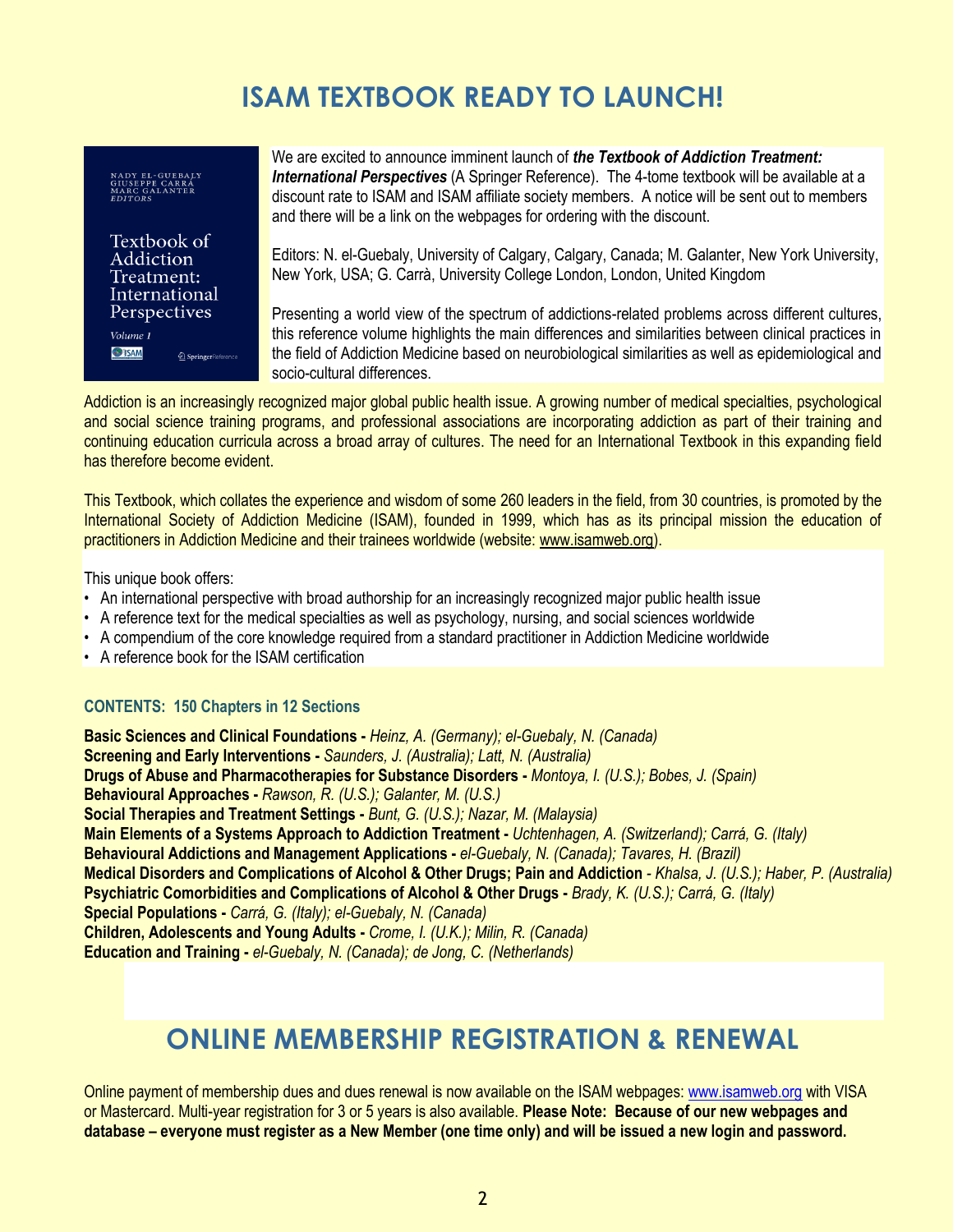## **ISAM COMMITTEES**

In its continuing efforts to improve the ongoing running of ISAM, the ISAM Board of Directors established five committees to support the functions of the Society in key areas:

- Executive Committee (Chair H. Alho as President of ISAM with the President Elect and immedicate Past-President)
- Education and Training Commitee (Chair G. Welle-Strand)
- Membership Committee (Chair S. Higuchi)
- Public Relations Committee (Chair J. Reimer)
- Financial Committee (Chair K. Brady)

These commitees are now seeking active members, if interested please contact the ISAM office [\(isam.mdorozio@gmail.com\)](mailto:isam.mdorozio@gmail.com).

### **GEARING UP FOR ISAM 2014 Yokohama, Japan**

### **ADDICTION: Issues for the Next Decade**

On behalf of the local organizing committee and the international program committee, we cordially invite you to the International Society of Addiction Medicine (ISAM) World Congress in 2014 in Yokohama, Japan.

Alcohol and drug problems are serious health and social concerns across the globe. Likewise, problems arising from behavioral addictions have expanded and become major social threats globally.

Please take a moment to check out the program that will be offered ay ISAM 2014 Yokohama. We believe the LOC has put together a program that will cover relevant topics, updates in treatment, management and prevention, and give attendees a solid grounding on the problems in the addiction field worldwide.

Presentations will offer insight on how different countries are dealing with these global problems with diverse resources and from a variety of perspectives.

This Congress will be co-hosted by the Japanese Society of Alcohol-Related Problems, the Science Council of Japan, and the National Hospital Organization Kurihama Medical and Addiction Center. The Congress will be jointly held by the three major scientific societies related to addiction in Japan.

The program will offer time to network with your peers and colleagues around the world and several events will be offered to allow participants to experience aspect of the Japanese culture.

We hope you will join us in beautiful Yokohama and participate in this very encompassing educational event.

**DATES:** October 2-6, 2014 **VENUE:** Pacifico Yokohama Conference Center **CONFERENCE INFORMATION:** [www.congre.co.jp/isam2014](http://www.congre.co.jp/isam2014) **CONTACT EMAIL:** [ISAM2014@congre.co.jp](mailto:ISAM2014@congre.co.jp)

### **REMINDER TO ALL MEMBERS ATTENDING ISAM 2014**

**The ISAM 2014 Annual General Meeting will be held on Saturday, October 4th, in Room 1 at the Pacific Yokohama Conference Center from 13:20 – 14:05 PM**